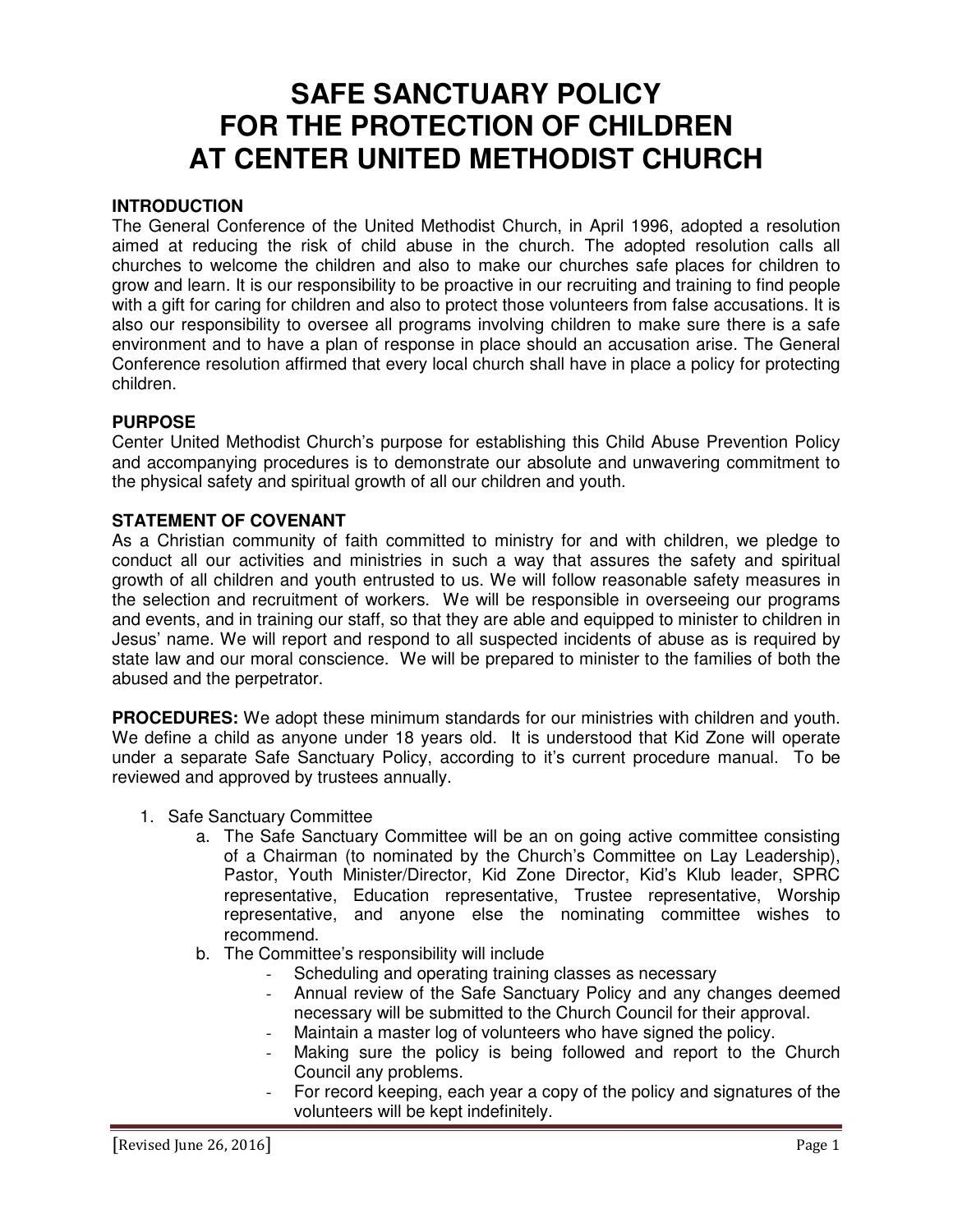- 2. Screening and recruiting of paid staff who have responsibilities with our children and youth.
	- a. Applicants will follow normal hiring procedures as defined by the SPRC. The interviewing process should include the Pastor, the committee representative responsible for the work area, and the SPRC. References will be contacted.
	- b. They will be required to complete an authorization for Criminal Background Check & Child Abuse History Clearance, pass a drug screen test, complete an I-9 form, be certified or be willing to be certified in CPR and First Aid, and agree to have their driving records reviewed.
	- c. Follow-up background checks and drug test may be conducted as deemed necessary.
	- d. All forms and reference reports shall be kept as a part of an applicant's confidential personnel file. All forms shall be kept in a locked file on the church premise.
- 3. Screening and recruiting of volunteers who have responsibilities with our children and youth.
	- a. Volunteers should be in regular church attendance for at least six months before being able to be a lead volunteer with children. However, if the volunteer has not been in regular church attendance for six months, an exception to this rule can be made with an acceptable criminal background check. The church reserves the right to run a criminal background check.
	- b. Affidavits or application may be required.
- 4. Supervision
	- a. Two adult rule. There will be two unrelated adults in each room with children. If this is not possible, there will be a roving adult who moves amid the classrooms during the program period.
	- b. An adult is defined as someone at least 18 years old and at least 5 years older than the oldest child being supervised.
	- c. Each room will have an unobstructed window or the door will be left open at all times.
	- d. During times of transportation, if it is not possible to have two adults in the vehicle, the transport time should be closely monitored. In other words, departure and arrival times will be recorded.
	- e. All materials will be age appropriate.
	- f. For activities in which children leave the Church property and for overnight activities, their parents/guardians shall be required to sign written permission forms that include pertinent health information in order to participate. This includes such events as lock-ins, retreats, day field trips, etc.
	- g. It is strongly encouraged that a parent accompany a child that has to leave the worship service for any reason.
	- h. The hallways will be monitored during church services.
	- i. No child will be left unattended during any church related event. If a nursery is not provided, it is the responsibility of the parents to supervise their own children.
	- j. All outside groups meeting on church property will fill out our "user agreement" which will include this Safe Sanctuary Policy.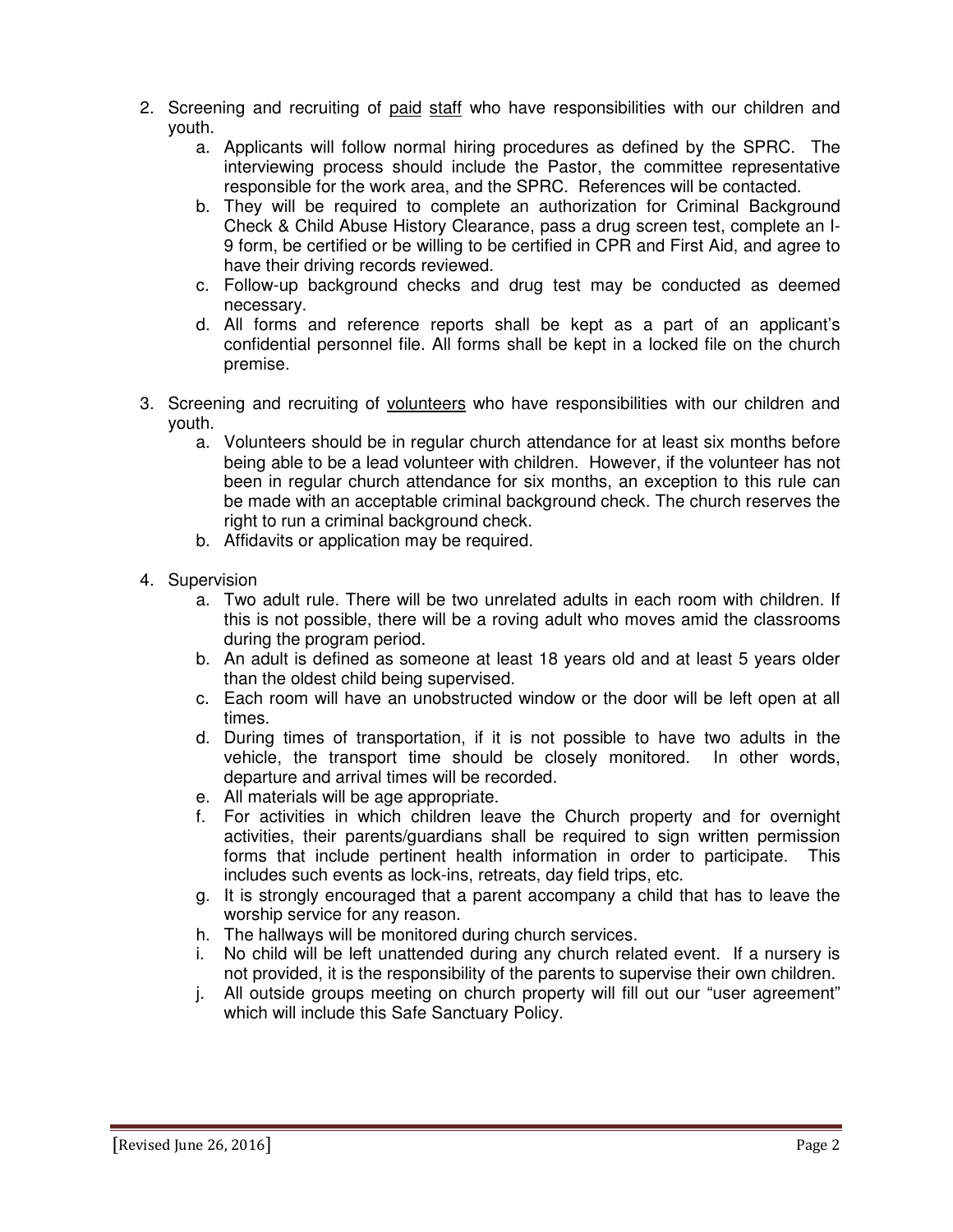### 5.Communication

- a. Any inappropriate communication on social/mass media (including but not limited to texting, emails etc.) between adults and youth is prohibited.
- b. Any one on one counseling with adults and youth must be in a public place or at the youth's house with a parent at home.
- c. No pictures of youth will be on church website without written parental/guardian permission.

#### 6.Training

- a. Each work area/event chairman will be responsible to make sure the volunteers working with the children have read and signed the Safe Sanctuary Policy within the past year.
- b. CPR and First Aid training shall occur at least once a year for all staff members and be required every two years. This training will be offered to all volunteers.
- 7. Reporting
	- a. Any person receiving information of abuse will report it immediately to the pastor or the lay leader and call local law enforcement.
	- b. It is our intent to comply with all North Carolina laws.
	- c. If the alleged abuse happened on church property or on a Church sponsored event by church volunteers or staff, they shall immediately be removed from contact with children until the incident reported has been resolved. This should be handled in a discreet manner & they shall not be banned from other church ministries.
- 8. Responding
	- a. A quick, compassionate and unified response to an alleged incident of child abuse will be initiated. All allegations will be taken seriously; nothing will be covered up.
	- b. The District Superintendent will be made aware of all allegations immediately.
	- c. Pastoral support will be available to all persons involved in the incident as indicated.
	- d. All contact with the media will be handled by the pastor.